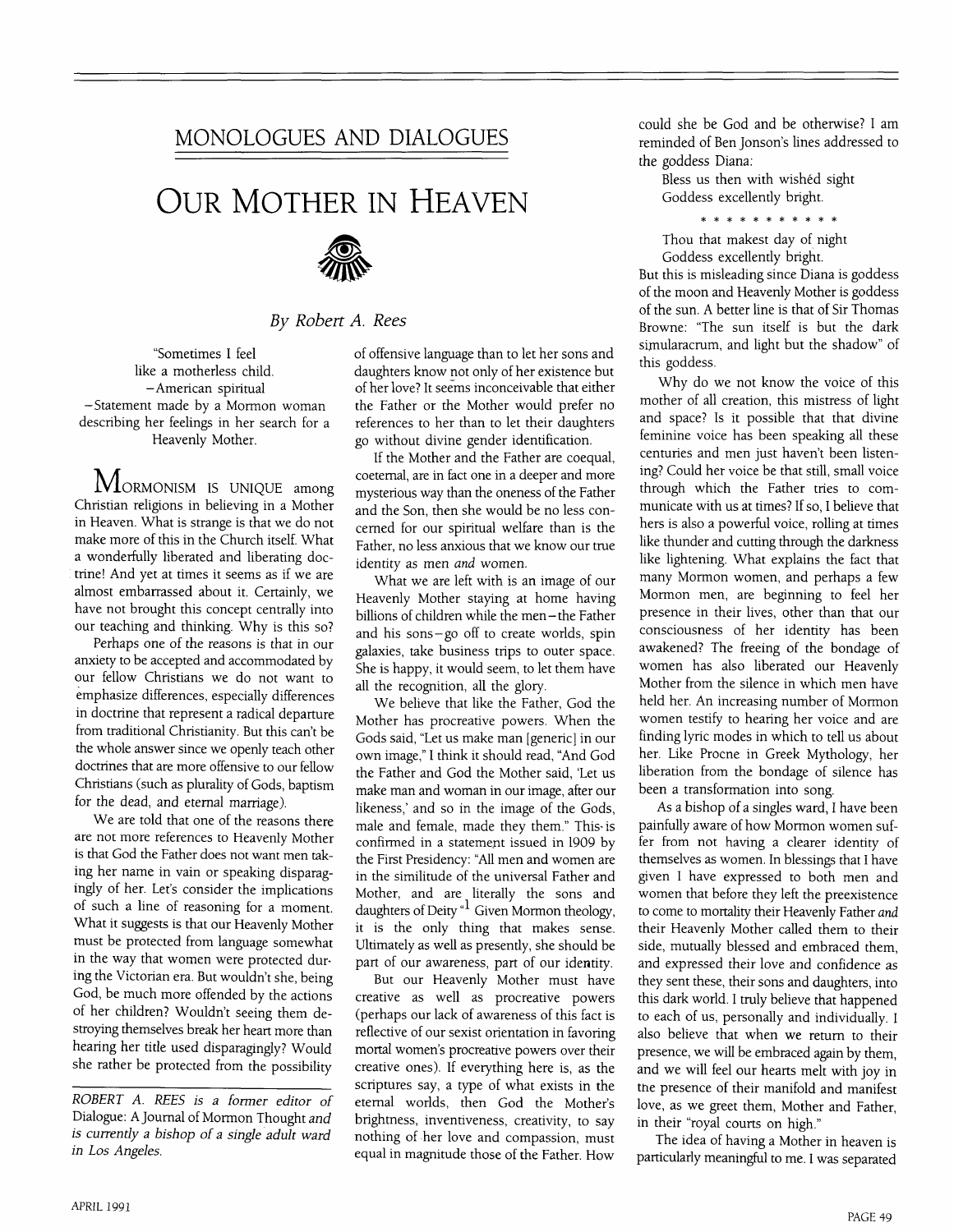from my own mother in infancy and even though I lived with her for several periods during my early childhood, I never really knew her and, for reasons that were not entirely her fault, never received from her the nurturing love that every child deserves. I might have received some of this from my paternal grandmother, to whom I have felt close even though I never knew her; but she was killed in a tragic accident just after I was bom. I had three step-mothers but none of them was a mother to me. All my life I have wished for that special love that only a mother can give. For as long as I can remember the lack of this love has left a giant absence in my heart.

Although I have only a vague sense of her identity, I am grateful to know that I have a Heavenly Mother who, like the Father, "will wipe away tears from off all faces" (Isaiah 25:8) when we are reunited. All that we know of her from modem revelation, all of the images we find of her in other traditions, all the ways in which our imaginations reach out to her, make the idea of heaven more inviting.

I would like to suggest that as individuals and as a church we open our hearts and minds, awaken our imaginations to the possibilities that our Heavenly Mother holds for us. Let us celebrate her elevated place in our theology and teach others about her. Surely many men and women in this godless world might find their way back to the light through this goddess of all the worlds.  $\Box$ 

#### NOTE

1. First Presidency, "The Origin of Man," *Messages of the First Presidency,* James R. Clark, comp., vol. 4 (Salt Lake City: Bookcraft, 1970), 201.

#### GOOD FRIENDS

We talk late in the dim room Of the women you have known The men I have known Our histories, fantasies, and passions There's nothing I would not share with you Exceptmy wish to touch your soft beard

that gleams in the lamplight that screens the delight of your smile We walk home separate ways You to your woman I to my man.

-KARLA BENNION

## **LIGHTER MINDS**

# THE BISHOP'S DREAM: **A STORY**

*By D. B. Paxman*



**You find your failings fascinating, as if all creation holds its breath while you go through your Sunday-morning personality adjustment. This is not the stuff of great personal struggle.**

I'M A BISHOP. Last night I dreamed that hundreds of people-most of the wardwere lined up wanting to confess their sins. Mormon Lent. Flesh eaters, mutton grease still on their lips. And they wanted me to pull out my ecclesiastical napkin and wipe them clean. But I wanted to hear no more confessions. So I stood at my office door and snapped, "If you want forgiveness, start living what you know. Stop coming here with your miserable cycle of follies. I don't want to hear

*DAVID PAXMAN grew up in Provo, lived in Chicago and Hawaii, and has recently moved back to Provo, where he teaches English. This is his first appearance in SUNSTONE.* 

about your hard feelings toward Sister Avery because she didn't invite you to her daughter's baby shower three years ago, and how you're concerned for her social insensitivity and want to know what we can do for her. I don't want to hear ANY MORE [I shouted now, my voice trembling with rage] about your Sunday shopping or your adolescent petting sessions that you found INCON-VENIENT to confess when you first went to the temple. I don't want to hear any more about cans of beer and dirty jokes on the deer hunt, movies in hotel rooms on your business trips, or about how you cheat each other so your kids will have the right skateboards and shirt labels. Or about your seasickness,